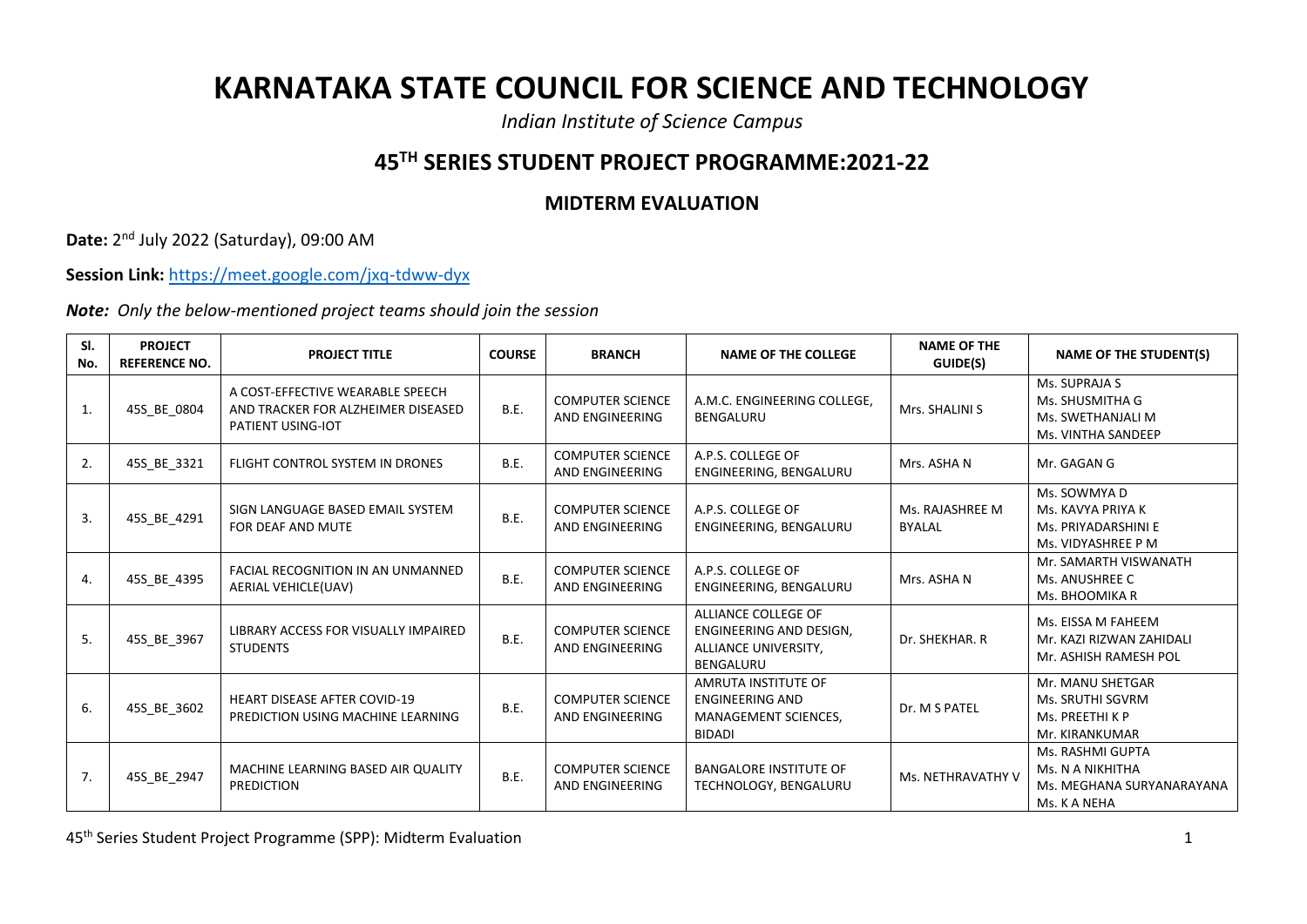| 8.  | 45S_MTech_105 | DETECTING MICROBES AND<br>CONTROLLING THE FLOW OF<br>CONTAMINATED WATER                                   | M.Tech      | <b>COMPUTER SCIENCE</b><br>AND ENGINEERING | <b>BANGALORE INSTITUTE OF</b><br>TECHNOLOGY, BENGALURU                | Dr. GIRIJA. J                                   | Mr. NIKHIL R                                                                                                       |
|-----|---------------|-----------------------------------------------------------------------------------------------------------|-------------|--------------------------------------------|-----------------------------------------------------------------------|-------------------------------------------------|--------------------------------------------------------------------------------------------------------------------|
| 9.  | 45S_BE_4258   | IOT BASED AIR QUALITY INDEX<br>MANAGEMENT SYSTEM                                                          | B.E.        | <b>COMPUTER SCIENCE</b><br>AND ENGINEERING | <b>BANGALORE TECHNOLOGICAL</b><br>INSTITUTE, BENGALURU                | Dr. SOHAN KUMAR<br><b>GUPTA</b><br>Dr. LOKESH A | Mr. BIKKY KUAMAR SAH<br>Mr. RAHUL MISHRA<br>Mr. CHANDRA PRAKASH SHAH<br>Mr. MD OWAIS                               |
| 10. | 45S_BE_2968   | <b>ROBOTIC NURSE</b>                                                                                      | B.E.        | <b>COMPUTER SCIENCE</b><br>AND ENGINEERING | C. BYREGOWDA INSTITUTE OF<br>TECHNOLOGY, KOLAR                        | Prof. KAVITHA N<br>Prof. VASUDEVA R             | Ms. JAWERIYA SULTANA<br>Mr. GIRISH BABU S V<br>Ms. FIZA KOUSAR<br>Ms. MAMATHA RANI V                               |
| 11. | 45S_BE_3630   | SMART GOVERNANCE THROUGH BIG<br>DATA- DIGITAL TRANSFORMATION OF<br>PUBLIC AGENCIES                        | B.E.        | COMPUTER SCIENCE<br>AND ENGINEERING        | C. BYREGOWDA INSTITUTE OF<br>TECHNOLOGY, KOLAR                        | Dr. S N<br>CHANDRASHEKHARA<br>Prof. VASUDEVA R  | Ms. SREE RAKSHITHA M S<br>Ms. KEERTHANA K M<br>Mr. NUTHAN M<br>Mr. MANJUNATH M R                                   |
| 12. | 45S_BE_2058   | KANNADA HANDWRITTEN CHARACTER<br>RECOGNITION USING DEEP LEARNING<br><b>METHODS</b>                        | B.E.        | <b>COMPUTER SCIENCE</b><br>AND ENGINEERING | C.M.R. INSTITUTE OF<br>TECHNOLOGY, BENGALURU                          | Mr.<br>RADHAKRISHNAN G                          | Ms. ISHITA CHATTOPADHYAY<br>Ms. ALAJANGI NIHARIKA<br>Ms. K SAI NIKHITA                                             |
| 13. | 45S_BE_2433   | AI-BASED CROP EXHORTATION IN THE<br><b>CLOUD</b>                                                          | B.E.        | <b>COMPUTER SCIENCE</b><br>AND ENGINEERING | CITY ENGINEERING COLLEGE,<br>BENGALURU                                | Dr. N. RAJASHEKAR<br>REDDY<br>Mrs. LAXMI M C    | Ms. RENUKA SURESH<br>Mr. PRASHANTH KUMAR N<br>Ms. SAHANA M R<br>Ms. AISHWARYA H S                                  |
| 14. | 45S_BE_1451   | FALL DETECTION SYSTEM USING SMART<br><b>SHOE AND BAND</b>                                                 | B.E.        | <b>COMPUTER SCIENCE</b><br>AND ENGINEERING | DAYANANDA SAGAR ACADEMY<br>OF TECHNOLOGY AND<br>MANAGEMENT, BENGALURU | Ms. NETHRA H L                                  | Mr. JAYASURYA B M<br>Mr. BHARATH C<br>Mr. KADHAR IBRAHIM B<br>Mr. T GURU SAI PAVAN                                 |
| 15. | 45S_BE_2176   | PROJECT REPOSITORY MANAGEMENT                                                                             | B.E.        | <b>COMPUTER SCIENCE</b><br>AND ENGINEERING | DAYANANDA SAGAR COLLEGE<br>OF ENGINEERING, BENGALURU                  | Dr. DEEPAK G                                    | Ms. RIDHIMA RAJESH KHYALAPPA<br>Mr. ANKIT VERMA<br>Mr. CLARENCE FRANKLIN<br><b>FERNANDES</b><br>Mr. M NITISH REDDY |
| 16. | 45S_BE_2296   | COMPUTER VISION BASED CCTV<br><b>ACCIDENT DETECTION</b>                                                   | B.E.        | <b>COMPUTER SCIENCE</b><br>AND ENGINEERING | DAYANANDA SAGAR COLLEGE<br>OF ENGINEERING, BENGALURU                  | Dr. VINDHYA P<br><b>MALAGI</b>                  | Mr. REUBEN GEORGE MATHEW<br>Mr. JEFFREY AARON PAUL<br>Mr. ROHAN S JAMADAGNI<br>Ms. R G SHRUTHII                    |
| 17. | 45S_BE_2350   | HUMAN POSE ESTIMATION IN FITNESS<br><b>TRACKING AND GUIDANCE</b>                                          | B.E.        | <b>COMPUTER SCIENCE</b><br>AND ENGINEERING | DAYANANDA SAGAR COLLEGE<br>OF ENGINEERING, BENGALURU                  | Mr. RAVICHANDRA H                               | Ms. P CHARITH<br>Mr. K R ROHIT SRIVATSA<br>Mr. PRAJWAL KUMAR B R<br>Ms. NIHARIKA D                                 |
| 18. | 45S_BE_2434   | TEXT2FACE-REALISTIC FACE GENERATION<br>FROM TEXTUAL INPUT USING<br><b>GENERATIVE ADVERSARIAL NETWORKS</b> | <b>B.E.</b> | <b>COMPUTER SCIENCE</b><br>AND ENGINEERING | DAYANANDA SAGAR COLLEGE<br>OF ENGINEERING, BENGALURU                  | Dr. KAVITHA K S                                 | Mr. RAPARLA EAKANATH<br>Mr. VEERESH RAAVIPAATI<br>Mr. SHIVA NIKHIL G<br>Mr. SHAIK TINGARI MAHAMMAD<br>SAMEER       |

45th Series Student Project Programme (SPP): Midterm Evaluation 2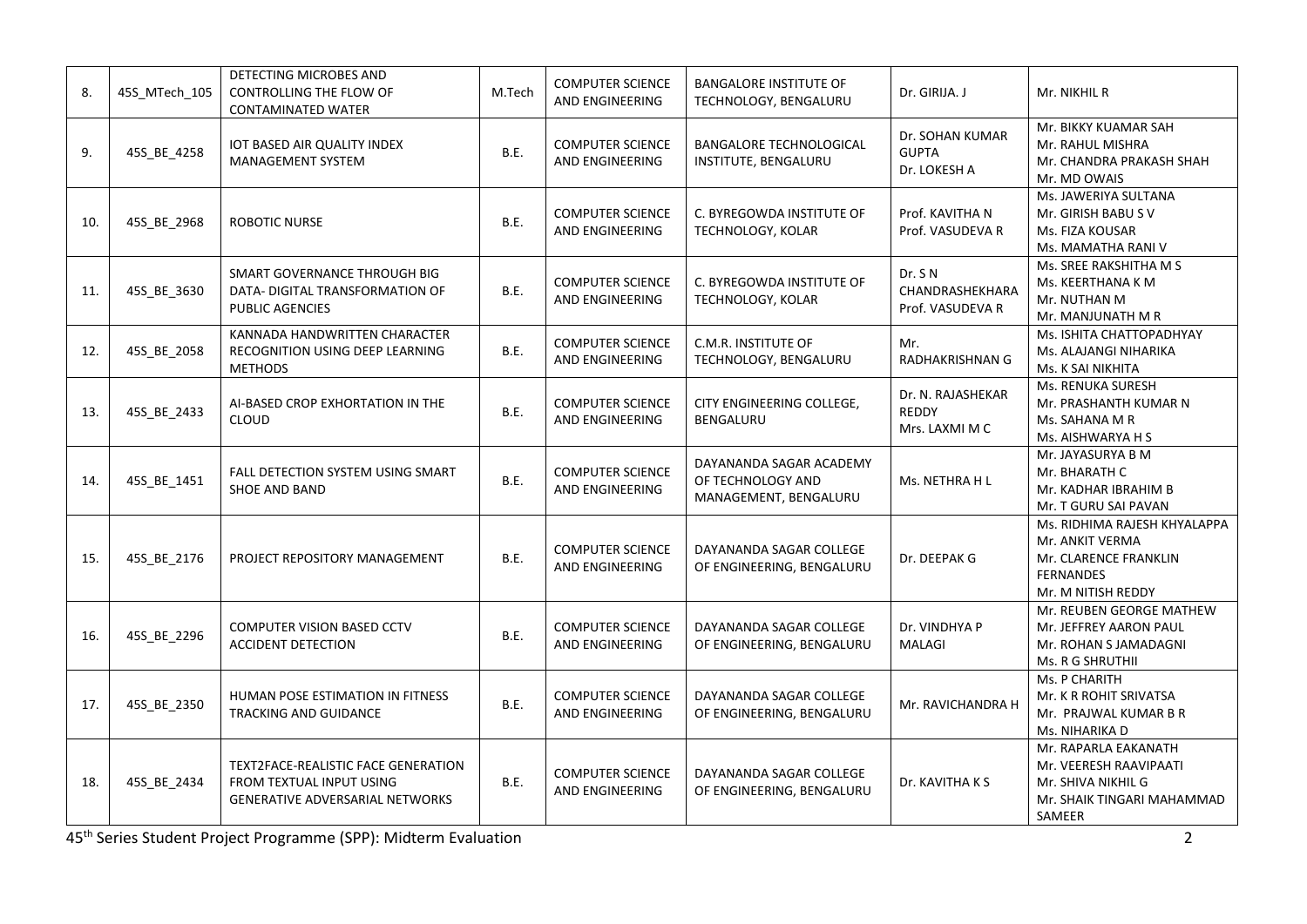| 19. | 45S BE 2499 | MODELLING OF CAROTID ARTERY                                                                                                                                     | B.E. | <b>COMPUTER SCIENCE</b><br>AND ENGINEERING        | DAYANANDA SAGAR COLLEGE<br>OF ENGINEERING, BENGALURU | Ms. ANITHA M                                                       | Ms. DIKSHA KUMARI<br>Ms. INCHARA RAO<br>Ms. HARSHITHA B R<br>Ms. CHARITA T M                 |
|-----|-------------|-----------------------------------------------------------------------------------------------------------------------------------------------------------------|------|---------------------------------------------------|------------------------------------------------------|--------------------------------------------------------------------|----------------------------------------------------------------------------------------------|
| 20. | 45S_BE_2512 | AI GUIDED AUTOMATIC TRACKING AND<br>DETECTION CONTOURING OF CHAMBERS<br>OF THE HEART IN ECHOCARDIOGRAM<br>VIDEO SEQUENCE.                                       | B.E. | <b>COMPUTER SCIENCE</b><br>AND ENGINEERING        | DAYANANDA SAGAR COLLEGE<br>OF ENGINEERING, BENGALURU | Prof. DHARA KN                                                     | Mr. PAVAN K<br>Mr. PIYUSH GOYAL<br>Mr. SANKALP AGARWAL<br>Ms. MEDA BALAJI                    |
| 21. | 45S_BE_4805 | MACHINE LEARNING BASED DEPRESSION<br>ANALYSIS USING<br>ELECTROENCEPHALOGRAPHY                                                                                   | B.E. | <b>COMPUTER SCIENCE</b><br>AND ENGINEERING        | DAYANANDA SAGAR<br>UNIVERSITY, BENGALURU             | Mr. RAJESH T M                                                     | Mr. SRINISHA A P<br>Ms. SNEHA B S<br>Mr. DHEERAJ N G<br>Mr. ASHMIT DASH                      |
| 22. | 45S BE 0370 | AUTOMATED PROCTORING SYSTEM TO<br>DETECT ANOMALOUS BEHAVIOUR IN E-<br>LEARNING DURING TIMES OF CRISIS                                                           | B.E. | <b>COMPUTER SCIENCE</b><br>AND ENGINEERING        | DON BOSCO INSTITUTE OF<br>TECHNOLOGY, BENGALURU      | Dr.<br>MANJUNATHSWAMY<br>B <sub>E</sub>                            | Mr. RANJEET RATHOD<br>Mr. PADMARAJ D MANAGAVE<br>Mr. RAKSHITH GOWDA R<br>Mr. KARTHIK S SAGAR |
| 23. | 45S_BE_0558 | SUDDEN HEART ATTACK DETECTION IN<br>COVID AFFECTED PATIENTS USING<br>WEARABLE DEVICE                                                                            | B.E. | <b>COMPUTER SCIENCE</b><br>AND ENGINEERING        | DON BOSCO INSTITUTE OF<br>TECHNOLOGY, BENGALURU      | Dr. VENUGEETHA                                                     | Mr. ROHITH S<br>Mr. MANISH N<br>Mr. MANJUNATH R S<br>Mr. NITHESH B                           |
| 24. | 45S_BE_0973 | NEURAL PAINTING WITH PIXEL SIMILARITY<br>AND PROGRESSIVE RENDERING                                                                                              | B.E. | <b>COMPUTER SCIENCE</b><br>AND ENGINEERING        | DON BOSCO INSTITUTE OF<br>TECHNOLOGY, BENGALURU      | Mr. RANJEET KUMAR                                                  | Mr. ADIL ALI<br>Mr. AKASH HAZRA<br>Mr. AYUSH NIGAM<br>Mr. DIPAYAN PAUL                       |
| 25. | 45S_BE_0430 | CARE IN A CUP- A SOLUTION TO TEND TO<br>THE MENSTRUAL HEALTH NEEDS OF<br>DIFFERENTLY ABLED WOMEN.                                                               | B.E. | <b>COMPUTER SCIENCE</b><br>AND ENGINEERING        | <b>GLOBAL ACADEMY OF</b><br>TECHNOLOGY, BENGALURU    | Ms. SNIGDHA SEN                                                    | Ms. NAMRATHA S KHASNIS<br>Ms. P. RAMYA<br>Ms. POOJA R                                        |
| 26. | 45S_BE_1616 | WEARABLE SENSING AND TELEHEALTH<br><b>TECHNOLOGY WITH POTENTIAL</b><br>APPLICATIONS IN CORONA VIRUS<br>PANDEMIC                                                 | B.E. | <b>COMPUTER SCIENCE</b><br>AND ENGINEERING        | <b>GLOBAL ACADEMY OF</b><br>TECHNOLOGY, BENGALURU    | Prof. VANISHREE M L                                                | Ms. ADITI R<br>Ms. ARCHANA<br>Ms. MADHU V G<br>Ms. MEGHANA A                                 |
| 27. | 45S_BE_4534 | ANALYSIS OF MENTAL HEALTH IN THE<br><b>OVARIAN CANCER PATIENTS AND</b><br>SEGMENTATION OF OVARIAN CANCER<br>USING ACTIVE CONTOUR AND RANDOM<br>WALKER ALGORITHM | B.E. | <b>COMPUTER SCIENCE</b><br><b>AND ENGINEERING</b> | <b>GLOBAL ACADEMY OF</b><br>TECHNOLOGY, BENGALURU    | Dr. ASHWINI<br><b>KODIPALLI</b><br>Dr. ROSHAN JOY<br><b>MARTIS</b> | Ms. RUCHITHA P J<br>Ms. SAI RICHITHA Y                                                       |
| 28. | 45S_BE_4471 | AUTOMATIC IDENTIFICATION OF<br>HELMETLESS MOTORCYCLIST BY LICENSE<br>PLACE NUMBER RECOGNITION USING<br>TRAFFIC SURVEILLANCE VIDEO                               | B.E. | <b>COMPUTER SCIENCE</b><br>AND ENGINEERING        | J.S.S. ACADEMY OF TECHNICAL<br>EDUCATION, BENGALURU  | Dr. NAIDILA<br>SADASHIV<br>Ms. RANJITHA S R                        | Ms. ANUPRABHAKAR<br>Ms. VAISHNAVI UPADHYA H<br>Ms. CHAITHANYA HEBLIKAR<br>Ms. ABHILASHA M    |
| 29. | 45S BE 4666 | AUTONOMOUS CAR PROTOTYPE AND<br>SIMULATION USING OPENCV AND CNN                                                                                                 | B.E. | <b>COMPUTER SCIENCE</b><br>AND ENGINEERING        | JYOTHY INSTITUTE OF<br>TECHNOLOGY, BENGALURU         | Mr. BASAVESH D                                                     | Mr. PRAJWAL M<br>Mr. PRAKASH HEGDE T<br>Mr. K J SUDHANVA HEBBAR<br>Mr. YESHAAS R             |

45th Series Student Project Programme (SPP): Midterm Evaluation 3